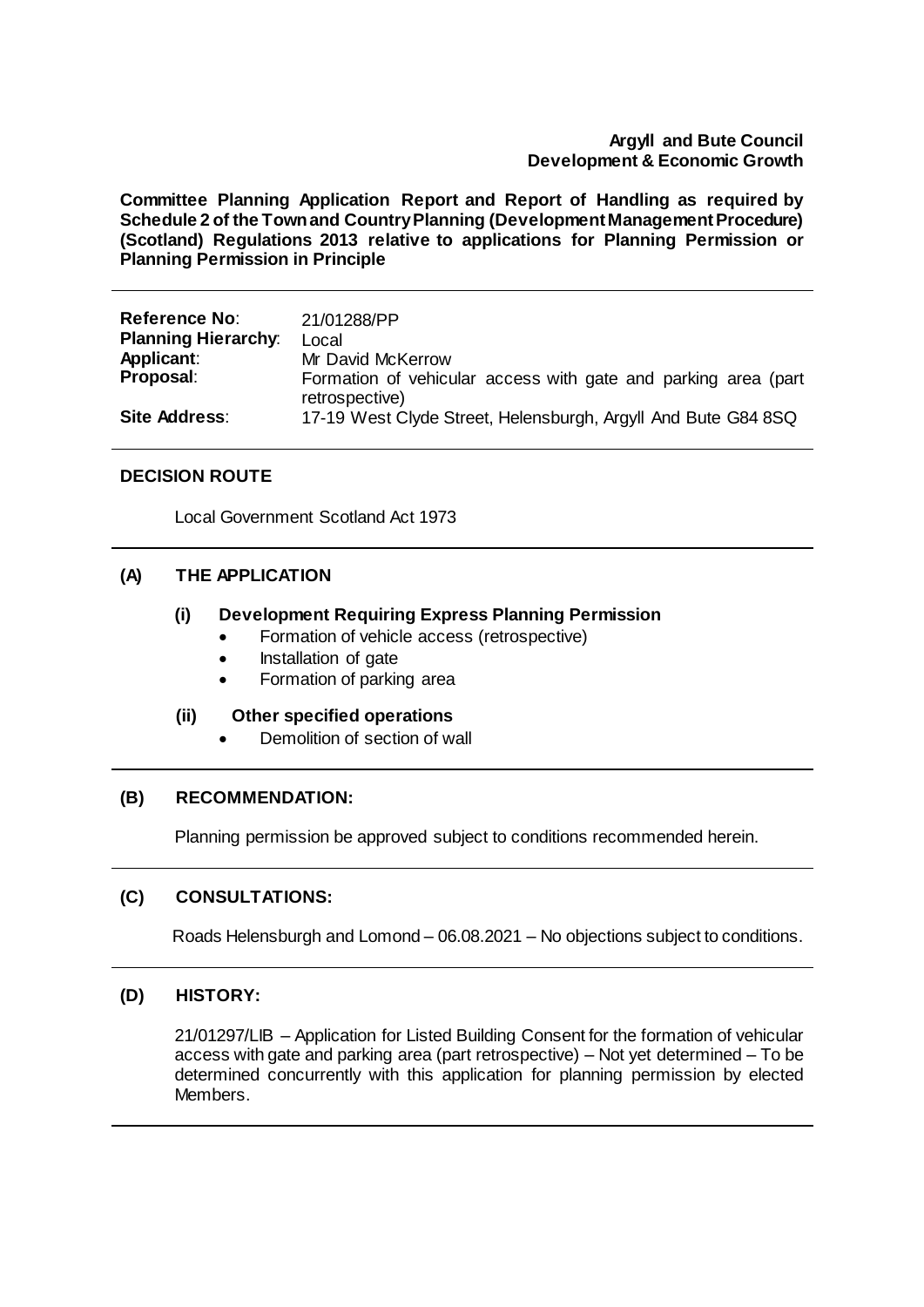# **(E) PUBLICITY:**

Site Notice - Conservation Area – Expired 18.08.2021

Listed Building/Conservation Advert – Expired 26.08.2021

Neighbour Consultation – Expired 26.08.2021

# **(F) REPRESENTATIONS:**

## **(i) Representations received from:**

A total of 24 representations have been received – 2 registering support and 22 objections.

**Support** 

Davi Stewart – Flat 1/2, 18 West Clyde Street, Helensburgh G84 8SQ Mr Stephen Clayton - 19 West Clyde Street Helensburgh Argyll And Bute G84 8SQ

## **Objection**

Mr. Charles Swallow - Flat 9 5 Colquhoun Square Helensburgh G84 8AD Mr Cameron Reid - Caledonian Golf Travel Ltd Colquhoun Chambers 2 Colquhoun Street Helensburgh G84 8AJ

Anna Curley - 6 Colquhoun Square Helensburgh Argyll And Bute G84 8AD Mark Ferguson - Flat 4 1 Colquhoun Square Helensburgh Argyll And Bute G84 8AD R Giarchi - Flat 2 5-8 Colquhoun Square 12 Colquhoun

E Giarchi - Flat 2 Owner Of Flat 5-8 Colquhoun Square 12 Colquhoun Square Helensburgh G84

Michael Austin - Flat 8 5 Colquhoun Square Helensburgh Argyll And Bute G84 8AD Sheila Austin - Flat 8 5 Colquhoun Square Helensburgh Argyll And Bute G84 8AD Rachel Guy - Flat 10 1 Colquhoun Square Helensburgh Argyll And Bute G84 8AD Anne Barty - Flat 5 5 Colquhoun Square Helensburgh Argyll And Bute G84 8AD Margaret English - 17 - 19 West Clyde Street Helensburgh Argyll And Bute G84 8SQ Mudassar Shah-Mashwani - Address Not Provided

Graham Reid - AMG Chartered Accountants Colquhoun Chambers 2 Colquhoun Street Helensburgh Argyll And Bute G84 8AJ

Iris Heggan - 4 Colquhoun Square Helensburgh Argyll And Bute G84 8AD Alastair Trail - 4 Colquhoun Square Helensburgh Argyll And Bute G84 8AD Angela Thomson - 7 Colquhoun Square Helensburgh Argyll And Bute G84 8AD Raman Kaushal - Flat 6 5 Colquhoun Square Helensburgh Argyll And Bute G84 8AD Colin Dalgleish - Flat 3 1 Colquhoun Square Helensburgh Argyll And Bute G84 8AD Anne Filshie - Flat 10 1 Colquhoun Square Helensburgh Argyll And Bute G84 8AD John Morton - 6 Colquhoun Square Helensburgh Argyll And Bute G84 8AD Mairead De Barra - Flat 7 1 Colquhoun Square Helensburgh G84 8AD Graham Morrison - Flat 7 1 Colquhoun Square Helensburgh G84 8AD

# **Objections**

## **(ii) Summary of issues raised:**

 The proposed change from grassed garden with trees to paved parking would have a negative environmental impact contrary to conservation policy.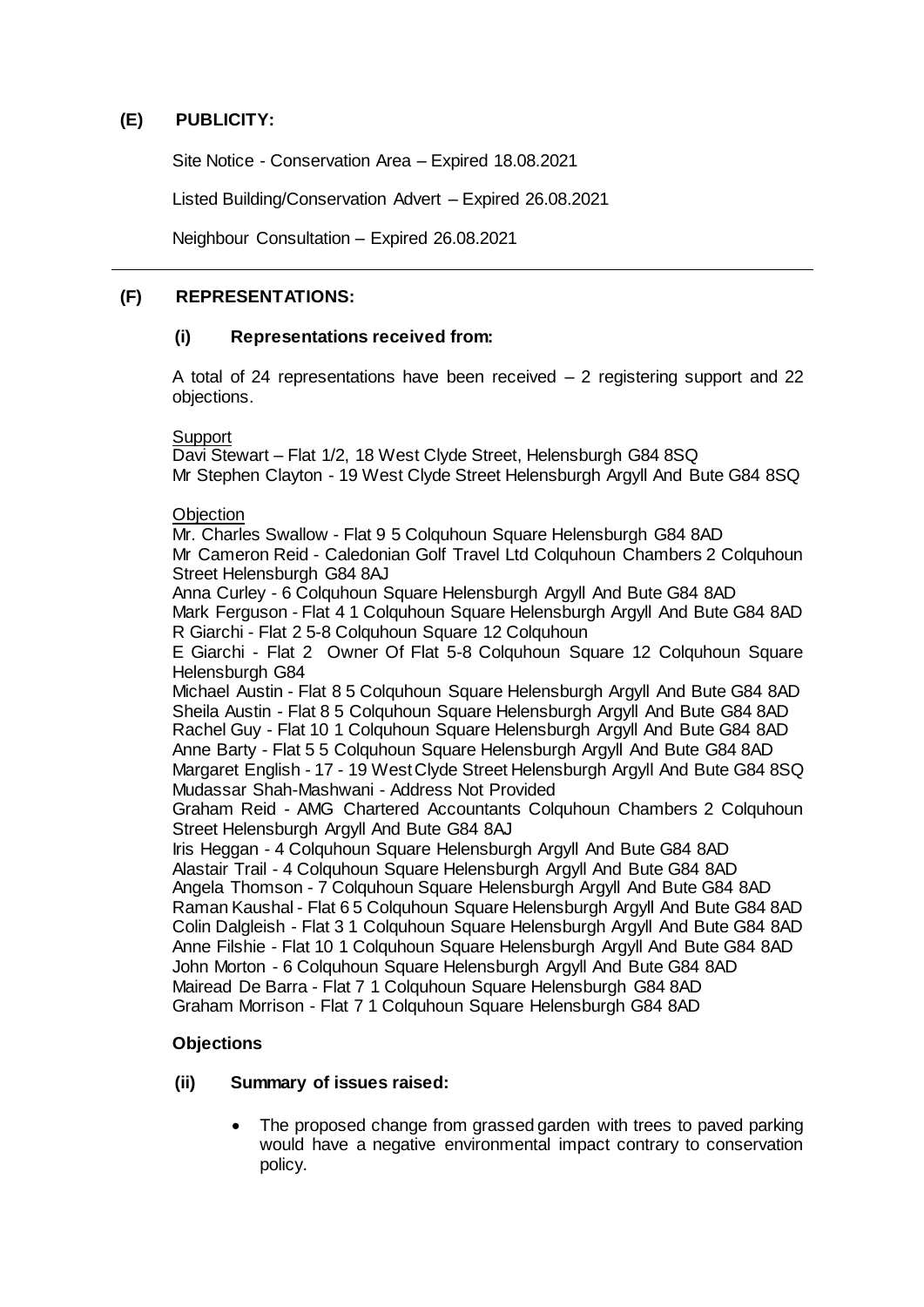*Comment:- Impact upon local visual amenity and the character and appearance of the conservation are assessed in Section (P) below.*

- Poor visibility due to the height of the wall on either side of the access resulting in road traffic hazards
- Inadequate manoeuvring space would result in traffic hazards
- Resultant intensification of traffic movements would exacerbate existing traffic hazards on Colquhoun Street which does not have capacity due to existing traffic levels and recent changes to the street layout.
- Concerns are expressed that the proposed development will also be used for commercial deliveries involving small and large vans resulting in increased manoeuvring difficulties.

*Comment: - Technical access issues will be assessed in detail in Section P below.*

 There is a suggestion that the applicant intends to use his property for short-term let accommodation and this would exacerbate concerns regarding road safety and impact on residential amenity.

*Comment: - The application for planning permission has to be assessed on its own merits. It would not be appropriate to take speculation of future development or change of use into account as part of this assessment. If future development requiring an application for express planning permission takes place then the material planning issues will be assessed as part of that application.*

- Resultant intensification of traffic would result in noise and nuisance to residents.
- Removal of wall reduces security for residents/businesses at Colquhoun Square

*Comment: - Impact upon residential amenities and security is assessed in Section (P) below.*

Reduction in surface water drainage

*Comment: - A condition covering this issue is proposed.* 

 The plan is misleading as it does not show where the access is to be made.

*Comment: - It is considered that the submitted application drawings are sufficiently clear with regard to the proposed entrance to the parking court area to allow a competent assessment.*

 Works to demolish part of a wall within a conservation area have been carried out in breach of planning control.

*Comment: - This application for planning permission seeks to regularise any works that have been implemented that require express consent.*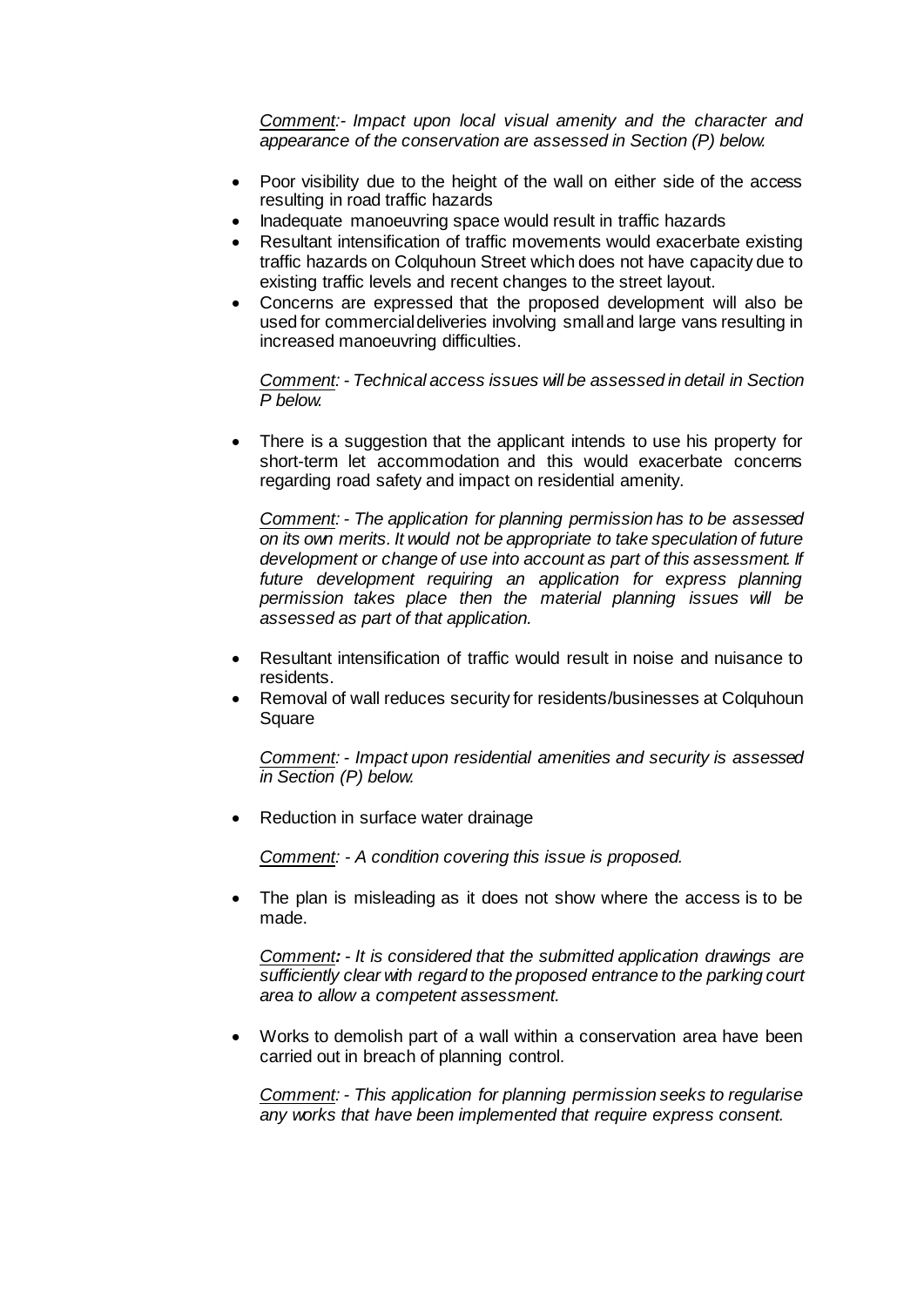- It is understood that the applicant does not own the wall which was demolished. Concern is expressed how the planning authority could therefore approve planning permission.
- Residents are considering legal action to have the wall re-instated.
- Applicant should be obliged by the Council to rebuild the wall at his expense.
- The access road to the site is a private road owned by residents and businesses in Colquhoun Square. The applicant has not paid towards the upkeep of the road and has no right to use it.
- Proposed car park is small and existing private car park for properties in Colquhoun Square may be used as 'overflow' parking.
- Any historical right of access into the application site has time-expired.

*Comment: - Assessment of this application by the planning authority is based on material land-use planning matters. Issues of ownership or private rights of access are private civil matters that are more appropriately pursued outside of the planning system. The assessment by the planning authority is in no way prejudicial to land/property ownership disputes.*

 Approval of planning permission would establish a precedent for similar proposals for other properties onto a private road.

*Comment: - It is a fundamental tenet of the planning system that each planning application will be determined on a case-by-case basis with regard to the specific issues raised by each application. Private rights of access are not a material planning consideration and should be pursued as a private civil matter.*

 If approved, it would make a very good investment sale to any neighbour with interest in a new asset.

*Comment: - The application has to be assessed on its individual merits. Should it become apparent to the planning authority that there is any*  future breach in planning control with regard to the use of the parking *area then it will be investigated and resolved at that time, however this possibility cannot prejudice assessment of the current application.*

 The Fire Service has confirmed that front exit from the communal close along with the open rear garden is within the safety guidelines, and no change is required to the garden.

*Comment: - Noted. Evidence that a rear access is not essential for fire safety does not warrant refusal of an application for planning permission for development that is consistent with the provisions of the Local development Plan and does not give rise to any adverse impact upon planning matters.*

# **(G) SUPPORTING INFORMATION**

**Has the application been the subject of:**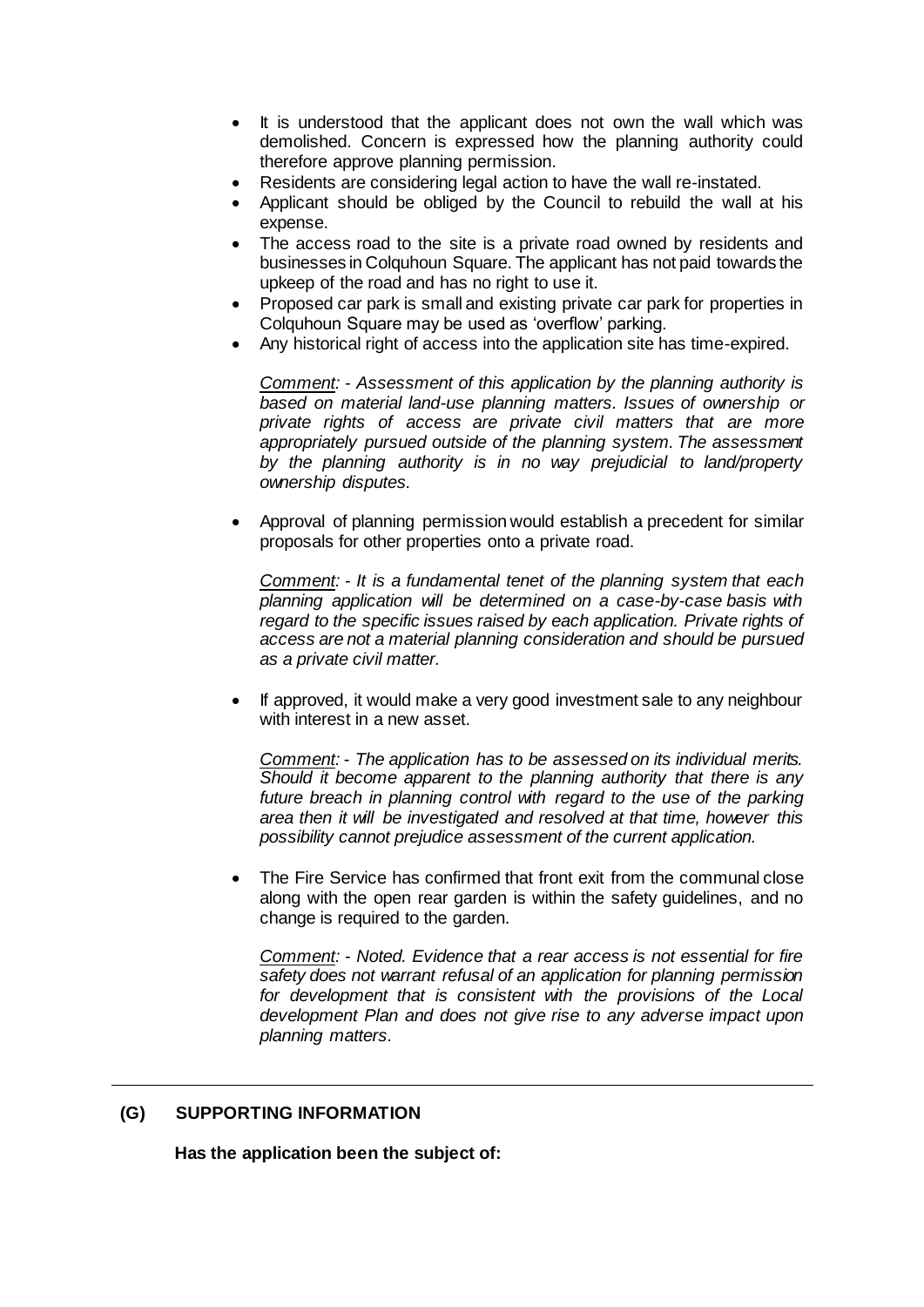| (i)   | <b>Environmental Statement:</b>                                                                                                                 | Nο  |
|-------|-------------------------------------------------------------------------------------------------------------------------------------------------|-----|
| (ii)  | appropriate assessment under the<br>An<br><b>Conservation (Natural Habitats) Regulations</b><br>1994:                                           | No  |
| (iii) | A design or design/access statement:                                                                                                            | No. |
| (iv)  | A report on the impact of the proposed<br>development eg. Retail impact, transport<br>impact, noise impact, flood risk, drainage<br>impact etc: | No  |

### **(H) PLANNING OBLIGATIONS**

**Is a Section 75 agreement required:** No

- **(I) Has a Direction been issued by Scottish Ministers in terms of Regulation 30, 31 or 32:** No
- **(J) Section 25 of the Act; Development Plan and any other material considerations over and above those listed above which have been taken into account in the assessment of the application**
	- **(i) List of all Development Plan Policy considerations taken into account in assessment of the application.**

## **'Argyll and Bute Local Development Plan' Adopted March 2015**

LDP STRAT 1 – Sustainable Development LDP DM 1 – Development within the Development Management Zones LDP 3 – Supporting the Protection Conservation and Enhancement of our **Environment** LDP 9 – Development Setting, Layout and Design LDP 11 – Improving our Connectivity and Infrastructure

### **'Supplementary Guidance to the Argyll and Bute Local Plan 2015' (Adopted March 2016)**

### **Natural Environment**

SG LDP ENV 6 – Impact on Trees / Woodland

#### **Historic Environment and Archaeology**

SG LDP ENV 16(a) – Impact on Listed Buildings SG LDP ENV 17 – Development in Conservation Areas and Special Built Environment Areas (SBEAs) SG LDP ENV 18 – Demolition in Conservation Areas

## **Sustainable Siting and Design**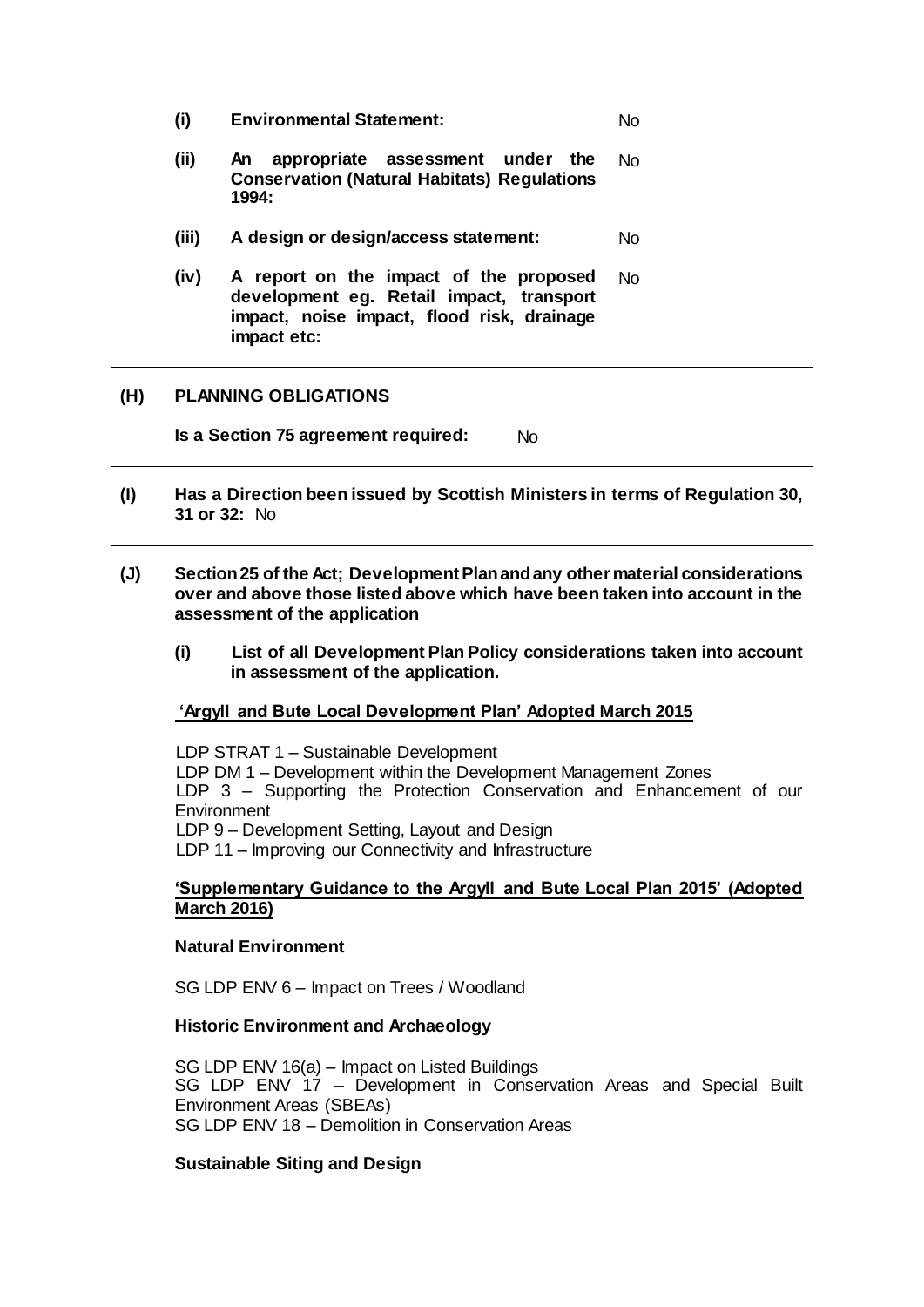SG LDP Sustainable – Sustainable Siting and Design Principles

### **Resources and Consumption**

SG LDP SERV 2 – Incorporation of Natural Features / SuDS

## **Transport (Including Core Paths)**

SG LDP TRAN 4 – New & Existing, Public Roads & Private Access Regimes SG LDP TRAN 6 – Vehicle Parking Provision

- **(ii) List of all other material planning considerations taken into account in the assessment of the application, having due regard to Annex A of Circular 3/2013.**
	- **Argyll and Bute proposed Local Development Plan 2 (November 2019)**

The unchallenged policies and proposals within pLDP2 may be afforded significant material weighting in the determination of planning applications at this time as the settled and unopposed view of the Council. Elements of the pLDP2 which have been identified as being subject to unresolved objections still require to be subject of Examination by a Scottish Government appointed Reporter and cannot be afforded significant material weighting at this time. The provisions of pLDP2 that may be afforded significant weighting in the determination of this application are listed below:

Policy 35 – Design of New and Existing, Public Roads and Private Access Regimes

Policy 37 – Development Utilising an Existing Private Access or Existing Private Road

- Scottish Planning Policy
- Historic Environment Policy for Scotland (HEPS)  $5<sup>th</sup>$  April 2019 Historic Environment Scotland (HES)
- Managing Change in the Historic Environment Guidance Notes HES
- Consultee responses
- Material land-use planning issues raised in representations

### **(K) Is the proposal a Schedule 2 Development not requiring an Environmental Impact Assessment:** No

**(L) Has the application been the subject of statutory pre-application consultation (PAC):** No

## **(M) Has a sustainability check list been submitted:** No

**(N) Does the Council have an interest in the site:** No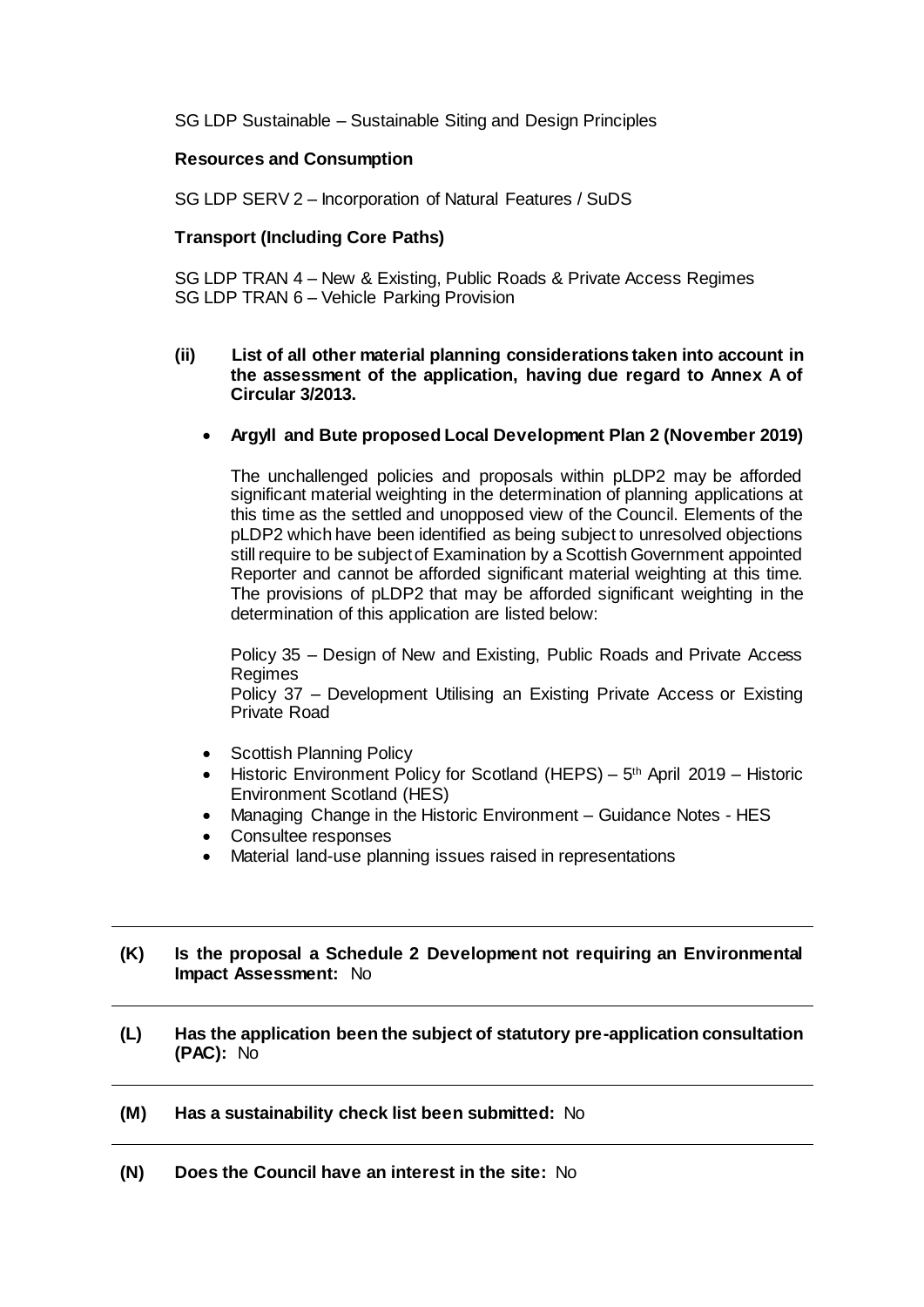### **(O) Requirement for a hearing:** No

There is a total of 22 no. objections to the proposed development plus two supporters. However, the land-use planning related issues raised are not considered to be unduly complex, and as such it is considered that a fully informed assessment and determination can be made with reference to this report.

It is also considered that the proposed development is consistent with the relevant provisions of the Local Development Plan. It is considered that there is no policy conflict with the recommendation.

The recommendation is also consistent with all consultation responses.

On this basis, and having regard to the approved guidelines for hearings, it is considered that a hearing would not add value to this assessment.

### **(P) Assessment and summary of determining issues and material considerations**

The proposal is for the formation of a parking court area for 5 vehicles within the existing walled rear curtilage of a listed building located within the Helensburgh Conservation Area. Physical works comprise the removal of a section of wall along the rear boundary of the curtilage to form an opening onto a private access road on adjacent land. A 3.0 metre long section of wall has been removed prior to this application. It is noted that the Area Roads Engineer has advised that this opening should be increased to a minimum of 3.7 metres to provide adequate visibility. It is also proposed to install a sliding metal gate across this opening. Lastly, it is proposed to surface the existing grassed rear yard with pavers and mark it out with 5 no. parking bays to one side of an aisle aligned with the gateway.

Access to the proposed parking court from the closest point on the public road network is shown as being via an existing private cul-de-sac access road that serves a car parking area at the rear of Colquhoun Square.

The rear elevation of the listed building is compromised to a significant extent by an accumulation of incremental alterations which have had a negative impact on the qualities of the building, including uPVC windows. The paving of a grassed yard with pavers will not have a material impact upon the setting of the listed building. The section of wall that has been removed is a relatively modern brick in-fill and as such it has nominal historic value in terms of building fabric. The formation of a gate within the rear wall of the curtilage of the listed building will retain the enclosed character of its setting to an acceptable degree. On this basis, the proposed development is considered to be consistent with Policies LDP 3 and SG LDP ENV 16(a).

The site is located within the Helensburgh Town Centre Conservation Area wherein there is a presumption against development that will not preserve or enhance the Character and appearance of the conservation area. The area around the site is a backland area of yards and outbuildings that traditionally served primary commercial premises fronting onto the public streets. As such the proposed formation of a gated entrance to a small, surfaced parking court to the rear of a frontage property is considered to be wholly in keeping with the character and appearance of this part of the conservation area in accordance with policies LDP 3 and SG LDP 17.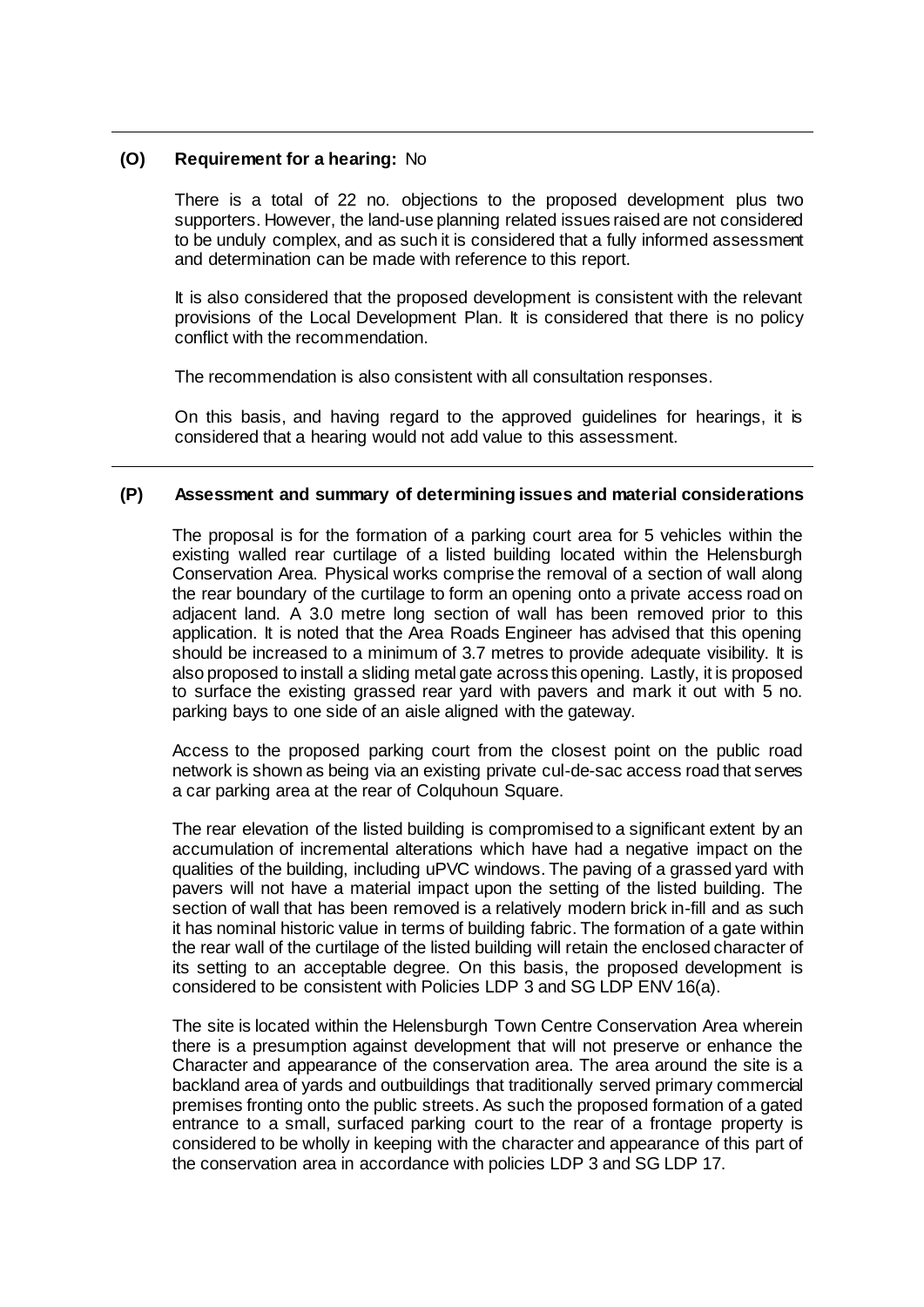The intensification of traffic generated as a result of the proposed development will be minimal relative to the background levels of noise and activity within this rear servicing 'zone' and will not have any material impact upon the amenities of town centre residents occupying nearby buildings. There is no evidence of any negative impact upon security of nearby commercial or residential properties that is likely to be caused by the formation of a parking court for 5 vehicles to serve an existing property and the formation of a new gated opening into the walled yard at the rear of the application property.

Subject to the clear opening to the parking area being a minimum of 3.70 metres and the parking court being laid out to minimum standard dimensions, the Council's Area Roads Engineer has no objections to the proposed development on highways and access grounds. It is not considered that any commensurate improvements are required to the existing private public access regime in association with this proposal. As such, the proposed development accords with policies LDP 11 and SG LDP TRAN 4 of the Local Development Plan.

It is noted that many of the objectors to this application raise the issue of the applicant not having a right of way over the private access road to the rear of Colquhoun Square and as such cannot legally access the proposed parking area from the public road network. In the interests of clarity, the planning authority is restricted to assess land-use planning matters separate from ownership or disputes regarding rights of way that are private civil matters. This assessment and determination in no way prejudices private civil matter such as private rights of access which should be pursued by the appropriate parties outside of the planning system.

Having regard to all material planning considerations it is considered that the proposed development can be supported as being consistent with the relevant provisions of the Argyll and Bute Local development Plan – 2015.

#### **(Q) Is the proposal consistent with the Development Plan:** Yes

### **(R) Reasons why Planning Permission or Planning Permission in Principle Should be Granted:**

The proposed development is considered to be in accordance with all relevant provisions of the Argyll and Bute Local Development Plan – 2015 and will not give rise to any other material planning issues such as to warrant a departure from these provisions.

#### **(S) Reasoned justification for a departure to the provisions of the Development Plan**

Not applicable. The proposed development has been assessed as being in accordance with all relevant provisions of the Local Development Plan.

### **(T) Need for notification to Scottish Ministers or Historic Environment Scotland:**  No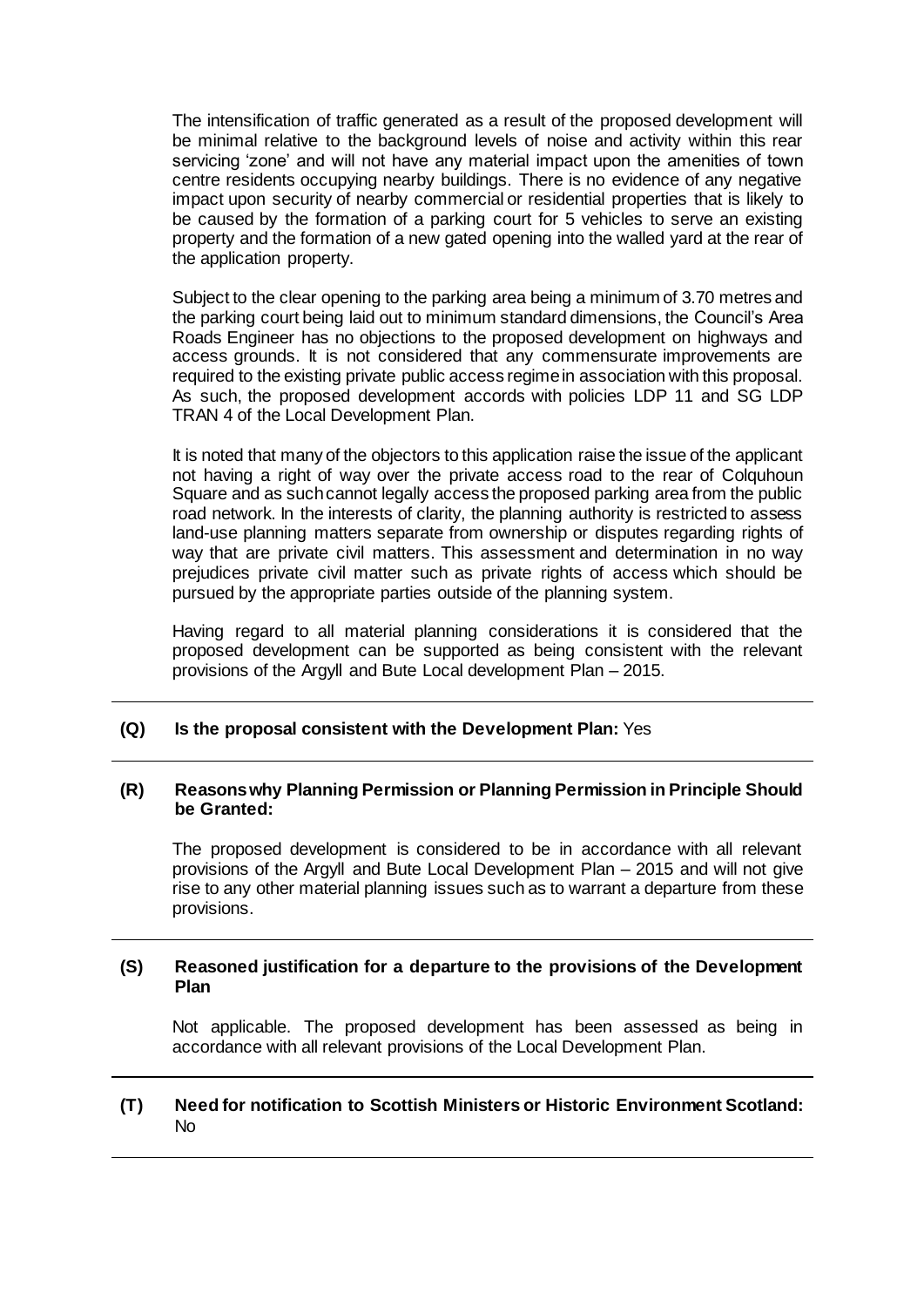**Author of Report:** Norman Shewan

Date: 7<sup>th</sup> October 2021

**Reviewing Officer:** Howard Young

Date: 7<sup>th</sup> October 2021

**Fergus Murray Head of Development and Economic Growth**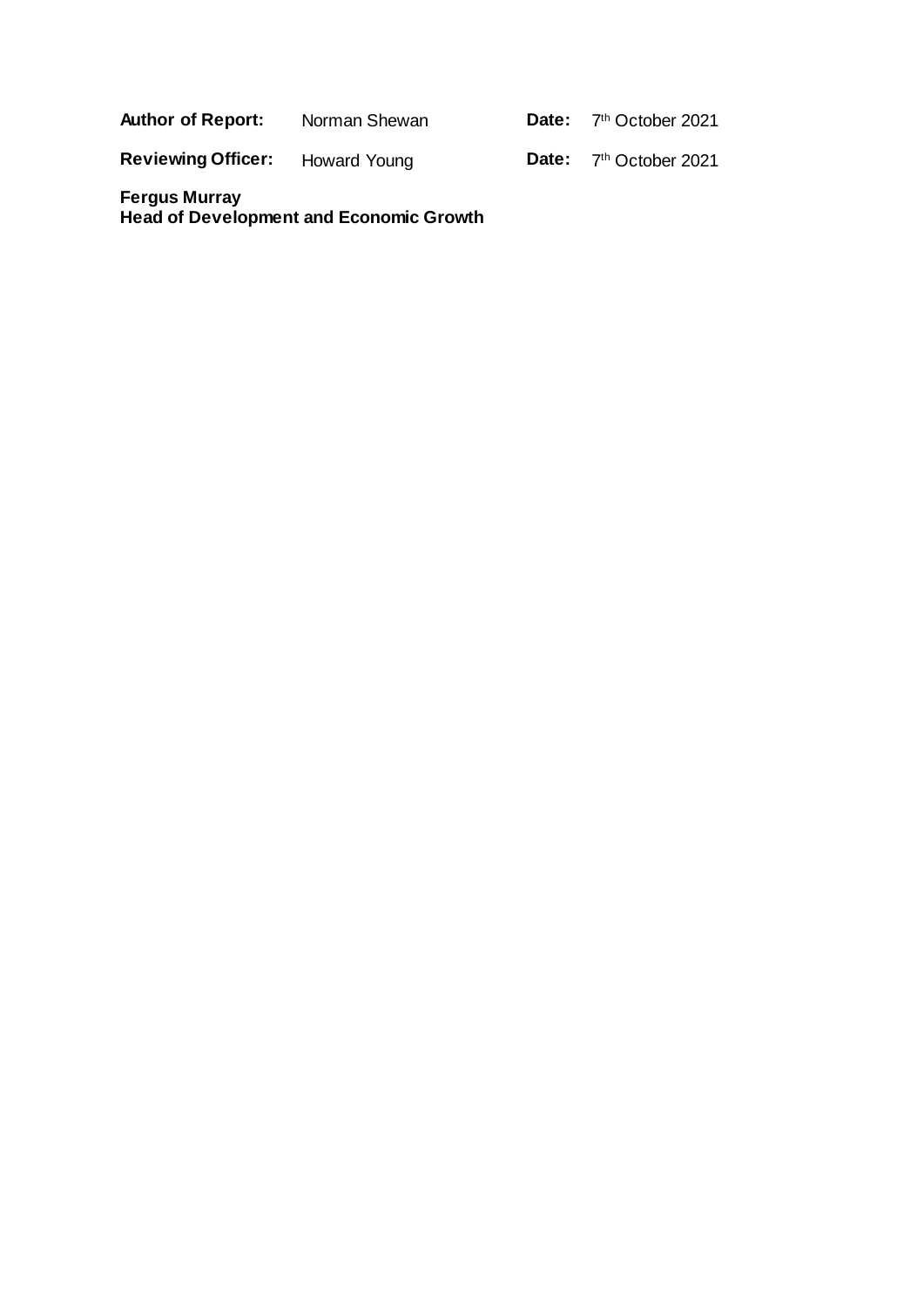# **CONDITIONS AND REASONS RELATIVE TO APPLICATION REF. NO. 21/01288/PP**

1. The development shall be implemented in accordance with the details specified on the application form dated 18th June 2021, supporting information and, the approved drawings listed in the table below unless the prior written approval of the planning authority is obtained for an amendment to the approved details under Section 64 of the Town and Country Planning (Scotland) Act 1997.

| Plan Title.                           | Plan Ref. No.                     | Version | Date Received |
|---------------------------------------|-----------------------------------|---------|---------------|
| <b>Location Plan</b>                  | 1 of $3 - 2126/PL -$ -<br>01      |         | 21.06.2021    |
| Existing<br>Elevation                 | Plan & 2 of $3 - 2126/PL$ -<br>02 |         | 21.06.2021    |
| Elevation & Gate 03<br><b>Details</b> | Proposed Plan, 3 of $3 - 2126/PL$ |         | 21.06.2021-   |

Reason: For the purpose of clarity, to ensure that the development is implemented in accordance with the approved details.

2. Notwithstanding the provisions of Condition 1, no development shall commence until the full details of the access junction, showing a minimum clear opening of 3.70 metres in the boundary wall has been submitted to and approved in writing by the planning authority in consultation with the Council's Road Engineers. The opening shall be created in accordance with the approved design prior to commencement of any development within the proposed parking area and the approved scheme completed in full prior to the proposed parking being brought into use.

Reason: In the interests of road safety.

- 3. Notwithstanding the provisions of Condition 1, no development shall commence until full details of the layout and surfacing of a parking and turning area within the application site have been submitted to and approved in writing by the Planning Authority in consultation with the Council's Roads Engineers. These details shall include:
	- i) Parking bays measuring no less than 2.5 metres by 5 metres; and,
	- ii) An aisle of minimum 6.0 metres width.

The duly approved scheme shall be implemented in full prior to the proposed parking area first being brought into use.

Reason: In the interest of road safety.

4. Notwithstanding the effect of Condition 1, no development shall commence until a full manufacturers specification for the pavers, including details of material, colour and finis, to be used in the surfacing of the parking court have been submitted to and approved in writing by the Planning Authority. The development shall thereafter be completed using the approved materials or such alternatives as may be agreed in writing with the Planning Authority.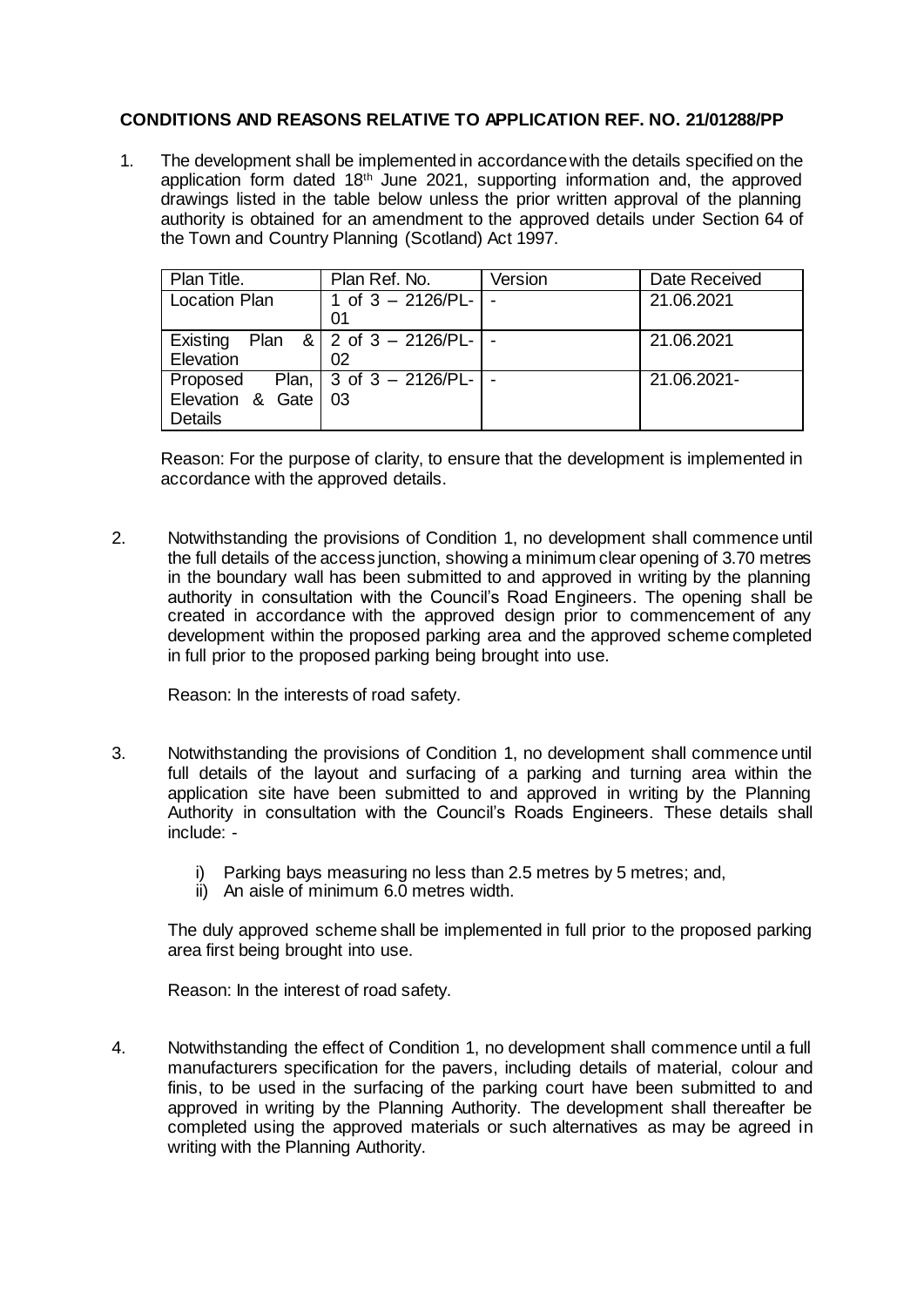Reason: In order to preserve the setting of the listed building and the character and appearance of the conservation area.

5. Notwithstanding the provisions of Condition 1, no development shall commence until details of the intended means of surface water drainage to serve the development have been submitted to and approved in writing by the Planning Authority.

The duly approved scheme shall be implemented in full concurrently with the development that it is intended to serve and shall be operational prior to the first use of the parking area and maintained as such thereafter.

Reason: To ensure the provision of an adequate surface water drainage system and to prevent flooding.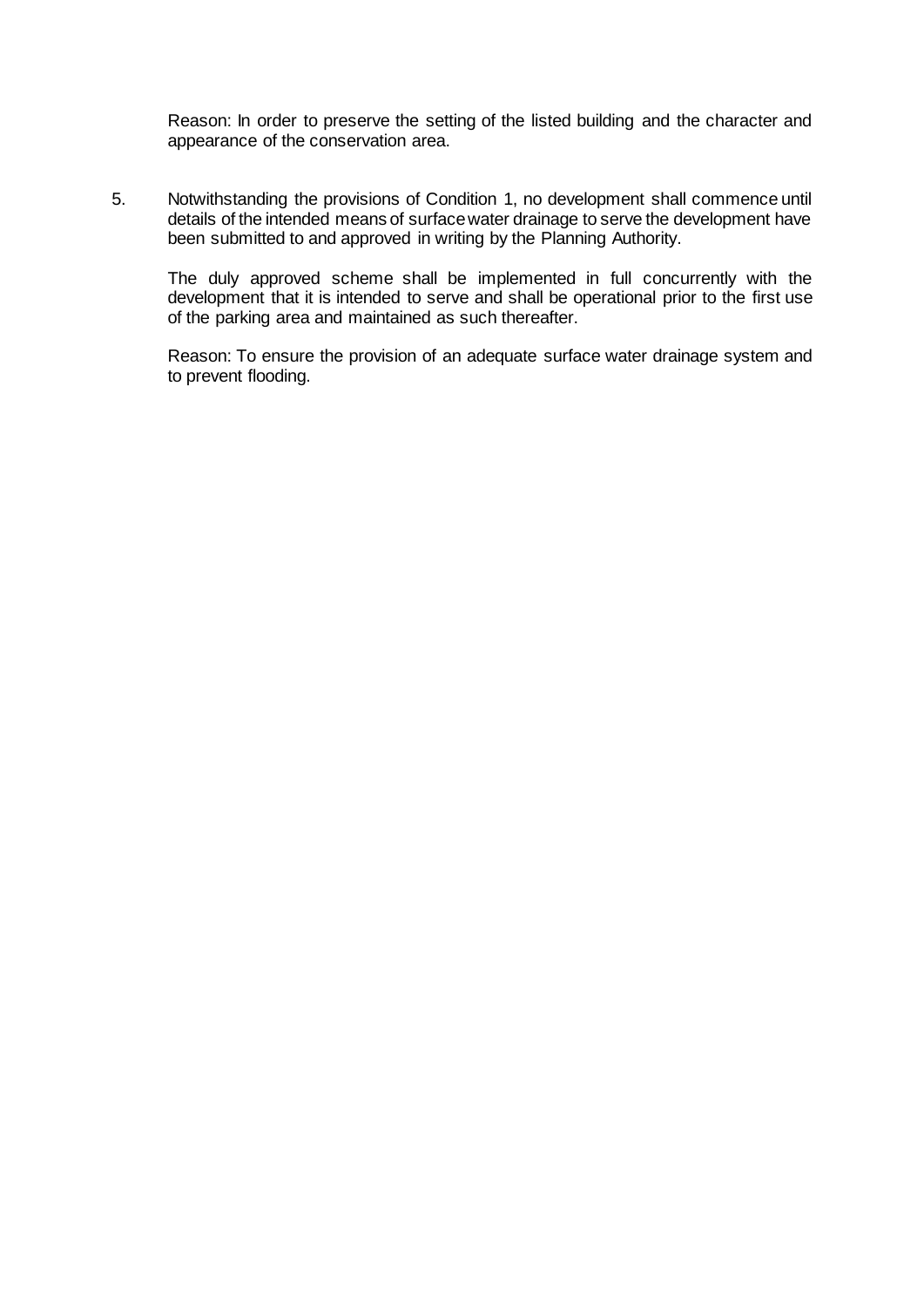# **NOTE TO APPLICANT**

- **The length of the permission:** This planning permission will last only for three years from the date of this decision notice, unless the development has been started within that period [See section 58(1) of the Town and Country Planning (Scotland) Act 1997 (as amended).]
- In order to comply with Section 27A(1) of the Town and Country Planning (Scotland) Act 1997, prior to works commencing on site it is the responsibility of the developer to complete and submit the attached 'Notice of Initiation of Development' to the Planning Authority specifying the date on which the development will start.
- In order to comply with Section 27B(1) of the Town and Country Planning (Scotland) Act 1997 it is the responsibility of the developer to submit the attached 'Notice of Completion' to the Planning Authority specifying the date upon which the development was completed.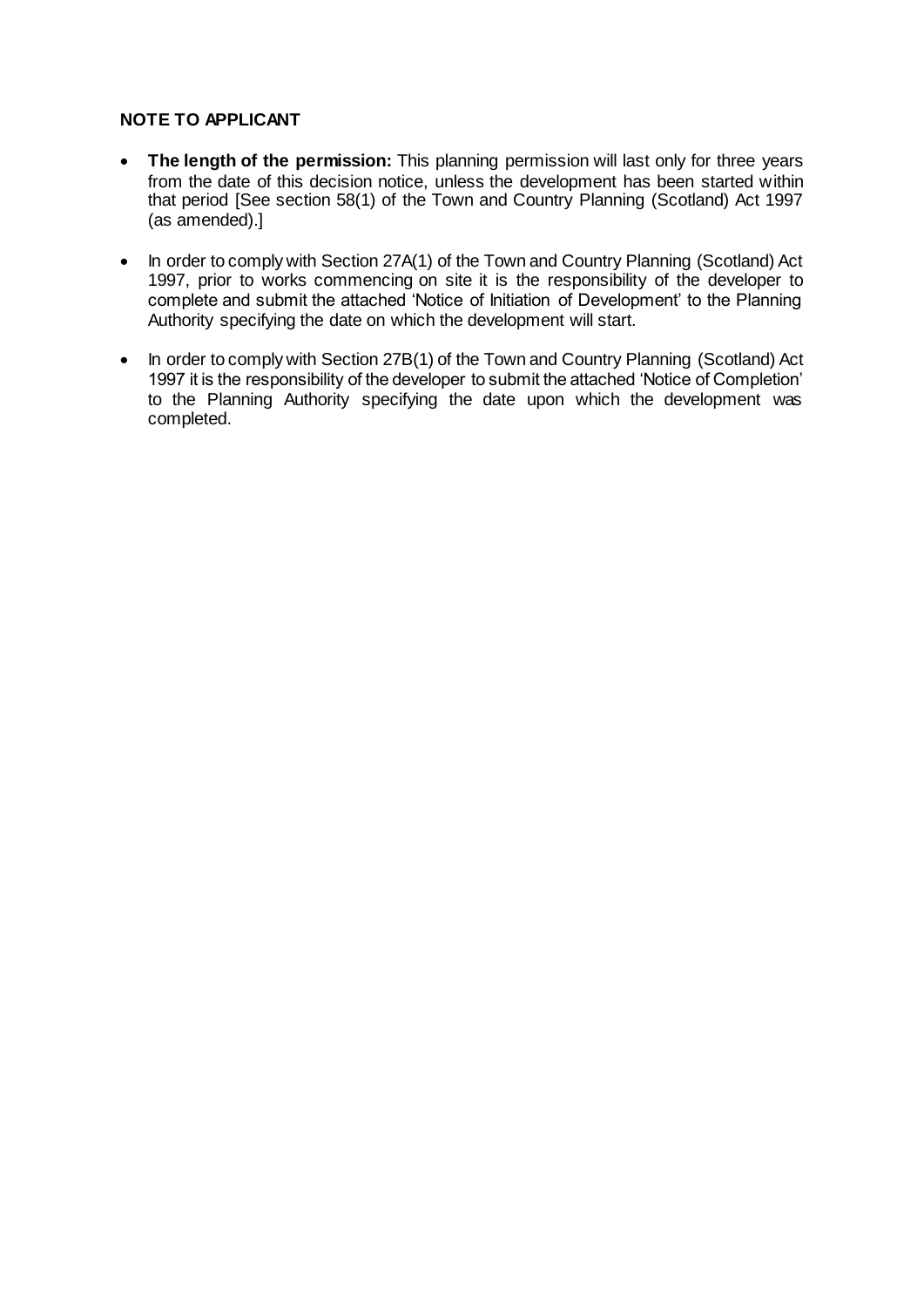## **APPENDIX A – RELATIVE TO APPLICATION NUMBER: 21/01288/PP**

## **PLANNING LAND USE AND POLICY ASSESSMENT**

### **A. Settlement Strategy**

The site is located within the Main Town of Helensburgh Development Management Zone as identified in the Argyll and Bute Local development Plan 2015, wherein Policy LDP DM1 (A) gives encouragement in principle to up to and including large scale, sustainable forms of development on appropriate sites.

On this basis, the proposed development is considered to be consistent with the LDP Settlement and Spatial Strategy in principle.

### **B. Location, Nature and Design of Proposed Development**

The application site has an area of approximately  $326m^2$  and comprises no.s 17-19 West Clyde Street including a walled yard to the rear of the frontage building. No.s 17- 19 form part of continuous development fronting directly onto the pavement of West Clyde Street, located within the Core Shopping Area of Helensburgh as identified in the Argyll and Bute Local Development Plan – 2015 (LDP). The site is situated within the Helensburgh Conservation Area.

The frontage building is a Category C listed building. Further details relating to the listing are set out in section E below. An associated application for listed building consent is reported for Members consideration on this agenda.

The property is bound to either side by adjoining properties. It is bound to the rear by an unadopted private service access road with a junction off of the lower section of Colquhoun Street south of Colquhoun Square. This service road gives vehicular access to the rear of the Colquhoun Square premises and terminates in a private carparking area to the rear of Colquhoun Sqaure.

A 3.04 metre length of brick wall forming the northern boundary of the site with the service road has been removed to form an opening between the site and the adjacent service road.

The rear yard of the applications site is currently grassed with several perimeter tress/shrubs.

It is proposed to surface the rear yard area with block pavers and set out 5 no. parking spaces to one side of a manoeuvring aisle. Access from the public adopted road is to be via the service road to the rear of Colquhoun Square.

It is also proposed to install a manually operated sliding steel gate across the entrance to the site off of the adjacent service road.

### **C. Natural Environment**

The area proposed to be surfaced and used for car parking comprises a level grassed area within a walled rear yard within an urban area. There are several individual small trees and shrubs around the perimeter of the rear curtilage. It is proposed that the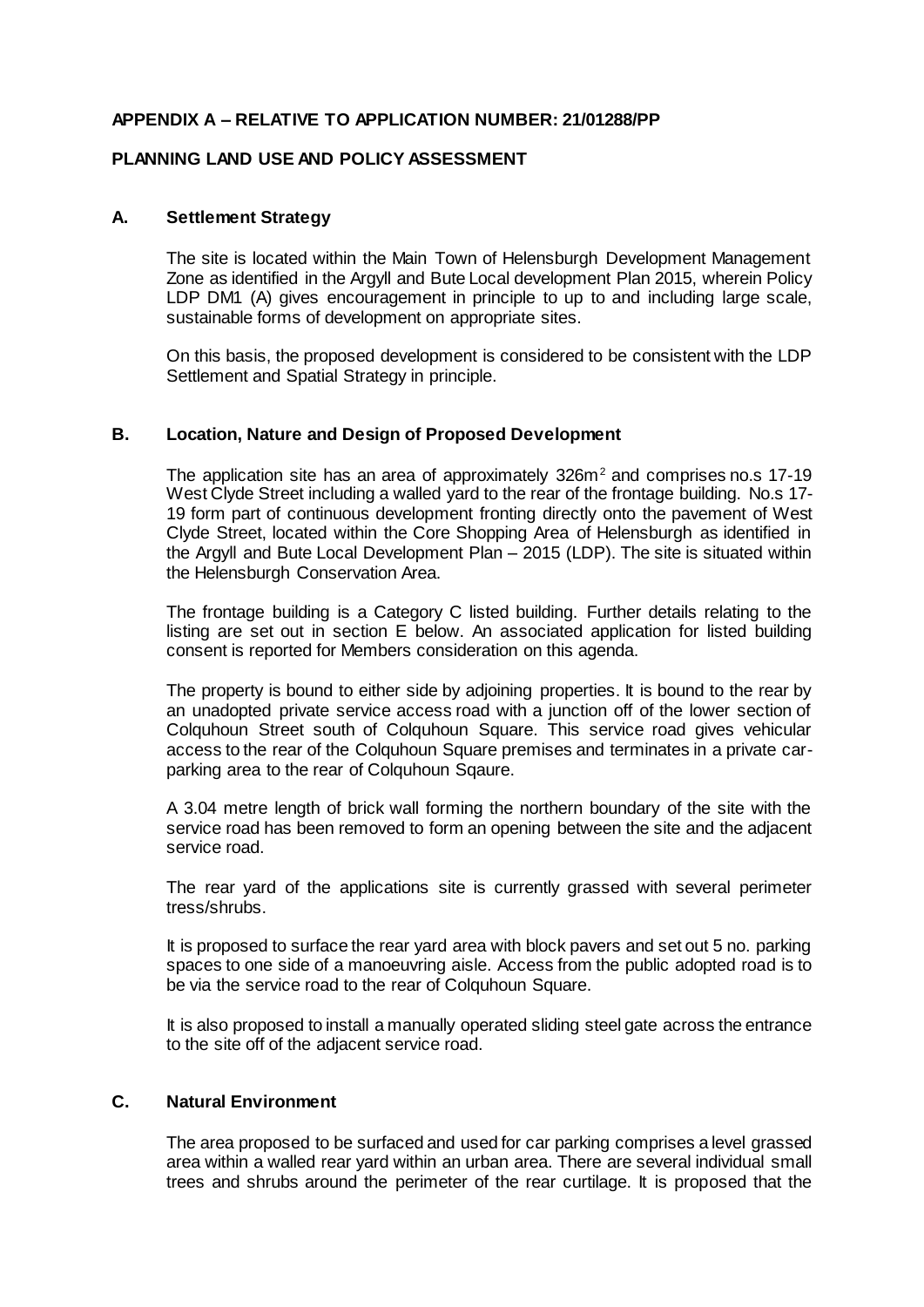majority of the natural vegetation around the boundaries will be retained. As such, the proposed development will not have any material impact upon the natural environment and there is no conflict with policies LDP 3 or associated Supplementary Guidance.

### **D. Built Environment**

The part of the application site subject to the proposed development is a walled yard forming part of a larger 'backland' area at the centre of a townscape 'block' formed by commercial and residential development fronting West Clyde Street, Sinclair Street, West Princes Street and the south eastern corner of Colquhoun Square.

The immediate area comprises walled or fenced-off rear yards, a service access road, a private parking area, outbuildings and infrastructure development, creating a commercial and utilitarian character typical of backland service areas to the rear of town centre shopping streets.

The proposed physical works comprise the following:-

- 1) Formation of an access with a sliding metal gate onto a access/service road to the rear of the application site; and,
- 2) Surfacing an existing grassed rear yard with block pavers to create a parking area

It is not uncommon to have gated accesses to the rear curtilages of frontage development off of a service access. Boundary treatment in this area comprises a mix of stone wall; brick wall; metal security style palisade fencing; 'Heras' fencing panels; timber post and rail; etc. As such the formation of an access and a black painted sliding metal gate is wholly in keeping with the visual character of this area. The laying of block pavers within a walled rear yard within a 'backland' area with a commercial/service character and appearance will have a negligible visual impact on the appearance of the area.

Having regard to the character of the immediate site context, it is considered that the proposed development will be in keeping with pattern and character of built development, and will not give rise to detrimental visual impact.

The proposed development is considered to be in accordance with the provisions of policies LDP 9 and Supplementary Guidance on Sustainable Siting and Design Principles.

### **E. Historic Environment**

No.s 17-19 West Clyde Street is Category 'C 'listed building by Historic Environment Scotland in recognition of its architectural and historic interest. It is a 3-storey tenement building with double fronted bays with a 'modern' dormer extension to the front roof. The ground floor frontage comprises two shop units with a central pend leading to the rear of the building. The rear elevation is considerably less formal in character with several additive forms extending outwards into the rear yard. Material finishes are cement render and brick. Many of the original windows have previously been replaced with unsympathetic uPVC frames.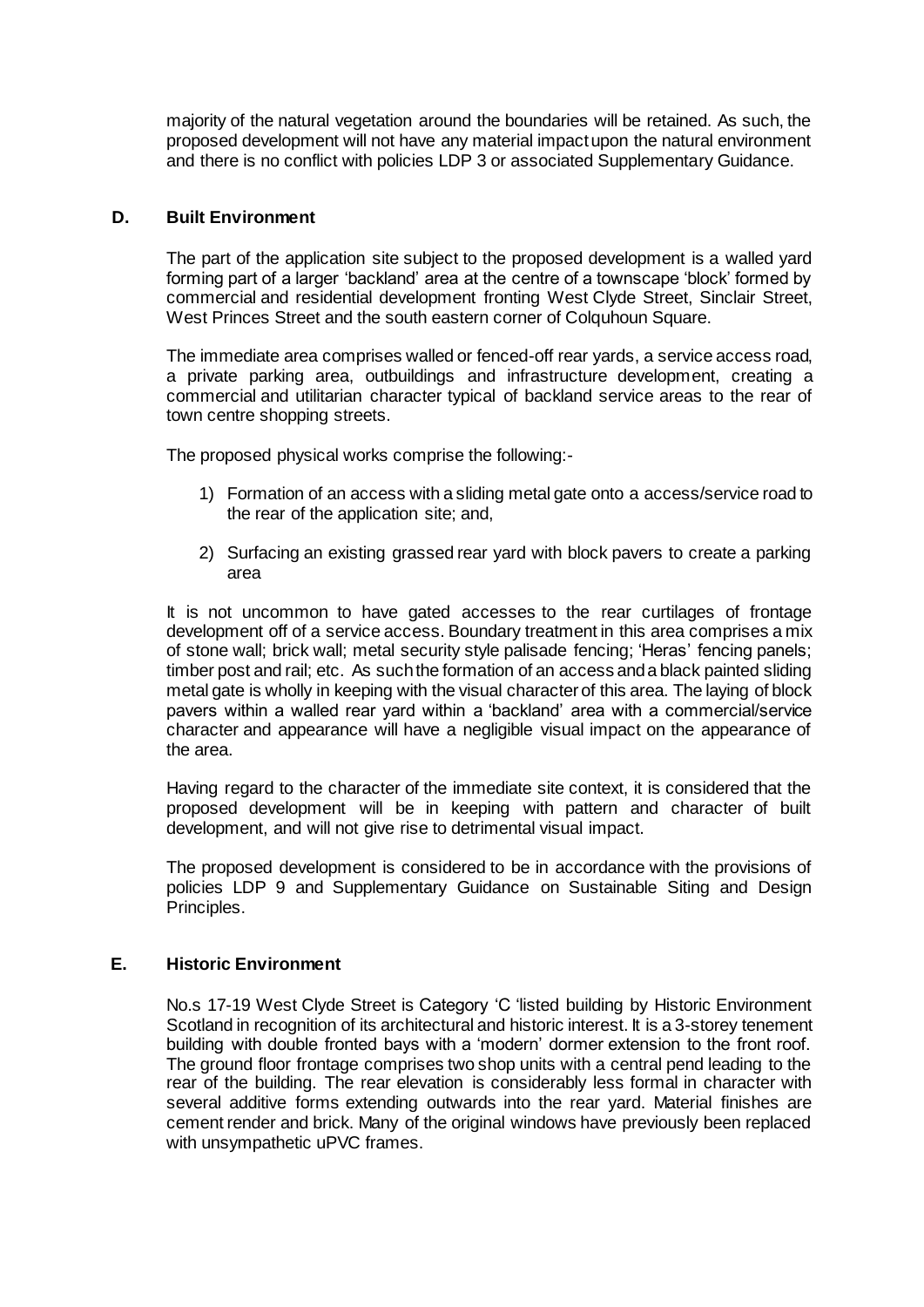Policies LDP 3 and SG LDP ENV 16(a) generally serve to require that development does not have any detrimental impact upon a listed building or its setting, and any features of special architectural or historic interest that it possesses. SG LDP ENV 16(b) relates to the "*total or substantial*" demolition of listed buildings. Whilst it is considered that the perimeter walls of the rear yard would normally be considered to form part of the listed building, the removal of a 3.0 metre section of non-original brick wall does not constitute substantial demolition and as such this policy will not be afforded any material weight in the assessment.

The section of wall that has been removed is within a section of brick wall which has been erected relatively recently to fill a gap in the original stone wall. As such it has no material historic value in relation to the loss of the actual fabric. Boundary enclosures do contribute to the setting of listed buildings however gateways within these boundaries are not uncommon, and the remaining either side of the new opening serve to retain the integrity of the walled enclosure to the rear yard. With reference to the Area Roads Engineer's recommendation that the opening will require to be enlarged by a further 700mm, it is considered that this will not undermine the above assessment. Additionally, it is proposed to erect a black painted sliding metal gate which will help to retain the enclosed character of the rear yard. The replacement of the grassed area with block pavers will not have any material impact upon the setting of the listed building.

It is therefore considered that the propose development will preserve the architectural and historic features of the listed building and the integrity of its setting in accordance with policies LDP ENV 3 and SG LDP ENV 16(a).

Policies LDP 3 and SG LDP 17 serve to operate a presumption against development that does not preserve or enhance the character and appearance of a conservation area or its setting. As previously set out in more detail, whilst within the Helensburgh Town Centre Conservation Area, this site is discreetly located within the service area to the rear of a townscape block. This 'backland' service area is functional in terms of character and this minor scale of development to create an access to the rear yard of a frontage property, and the paving of that rear yard, is in keeping with that character and appearance. It is noted that the fabric of the brick wall has no historic value. As such, it is considered that the proposed development will preserve the character and appearance of this part of the Conservation Area in accordance with policies LDP 3 and SG ENV 17.

## **F. Road Network, Parking and associated Transport Matters**

Access to the site is via a private access road serving the rear of commercial/residential development fronting onto Colquhoun Square. This private access road has a junction with the public adopted road network onto Colquhoun Street south of Colquhoun Square. An access point has created onto this private road by the removal of a 3.04 metre length of rear boundary wall at the rear of the application site. It is proposed to install a sliding gate across this opening and pave the existing yard area to provide 5 no. parking spaces to serve 17-19 West Clyde Street.

The clear width of the surfaced private access road from the rear wall to no.s 17-19 West Clyde Street to the face of the rear wall to the Colquhoun Square development is approximately 6.15 metres. Immediately across the access road from the rear boundary of the application site is a wide opening directly off of the private access into 'undercroft' parking servicing the rear of a Colquhoun Square property. Immediately to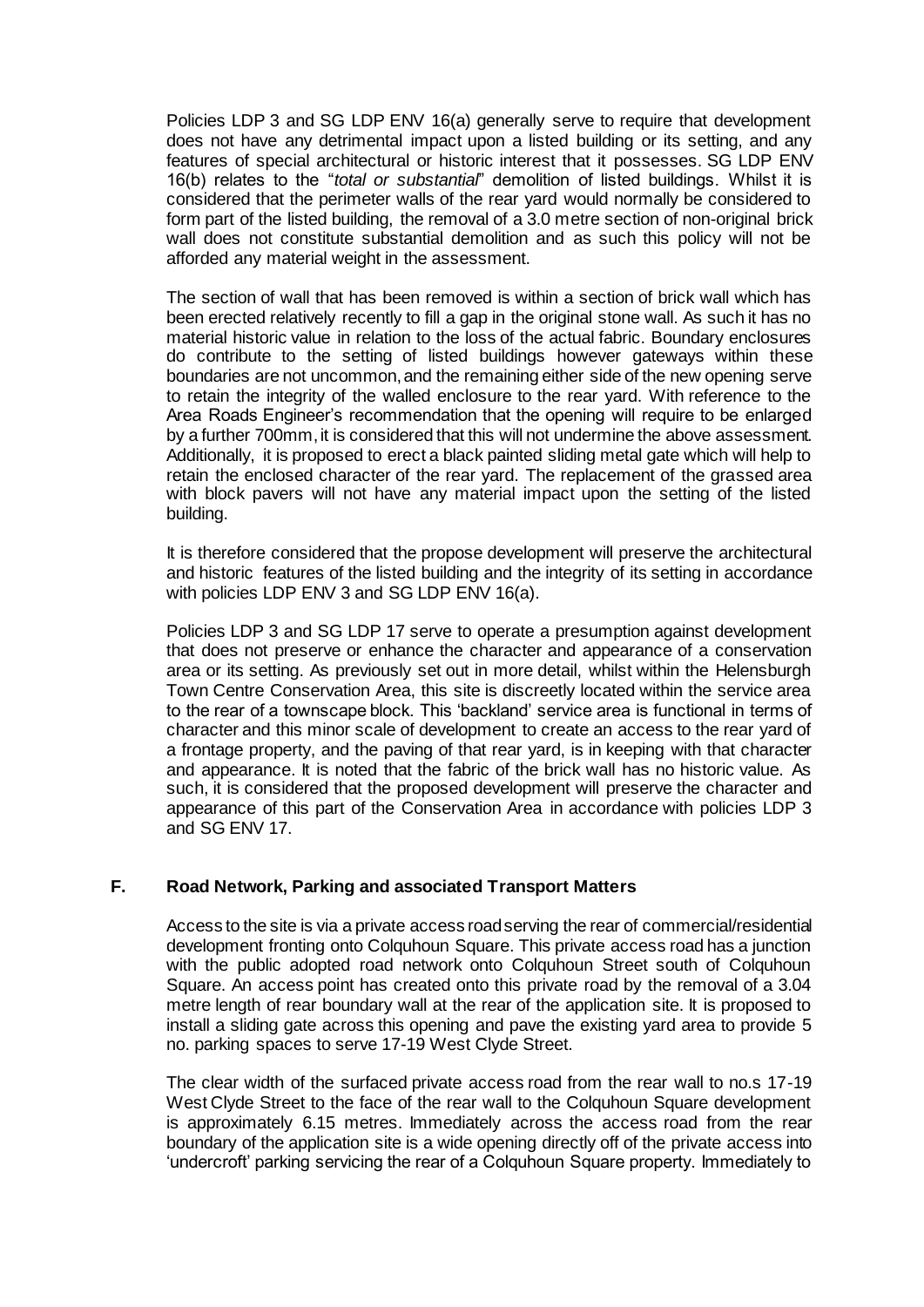the east of the proposed new gated access, the private service road widens out into a parking/turning area at the rear of Colquhoun Square.

Policies LDP 11 and SG LDP TRAN 4 serve to ensure that new development has appropriate road/access infrastructure to support them. Acceptance of new development utilising existing public roads, private roads and private access regimes is generally subject to the access being capable of any commensurate improvements considered by the Roads Authority to be appropriate to the scale and nature of the proposed new development.

Area Roads and Infrastructure Services has no objections with regard to technical highways matters provided that the minimum clear opening in the rear boundary wall is a minimum of 3.7 metres in width and that the car parking spaces measure 2.5x5.0 metres with an aisle of 6.0 metres width.

The existing opening in the rear boundary wall is 3.0 metres wide. However, there is no constraint to the further widening of the opening by a minimum of 700mm with regard to detrimental impact upon the character and appearance of the Helensburgh Conservation Area or the integrity of the setting of the listed building at no. 17-19 West Clyde Street. Notwithstanding the objections received from third parties, the Roads and Infrastructure Services consultation response indicates that the current public/private access regime can accommodate the resultant intensification in traffic without detrimental impact on road safety or congestion, without the need for any commensurate improvements. The intensification of traffic resulting from the creation of 5 no. car parking spaces will be insignificant in relation to existing traffic use, and traffic speeds will be slow along the private access road. As such the proposed development is considered to be consistent with the provisions of Policies LDP 11 and SG LDP TRAN 4

As such, it is considered that planning permission can be supported subject to a suspensive planning condition requiring the development to be implemented in accordance with submitted drawings showing a minimum gateway width of 3.7 metres.

The internal width of the yard is approximately 11.38 metres, which will allow for a row of parking spaces measuring 5.0 metres in length with a 6.0 metre aisle running along the rear of the row of spaces. Detailed design to ensure that surface water does not flow from the site onto the access road can also be secured by means of a suspensive planning condition.

A significant number of objections refer to issues of private rights of access, advising that the owner(s) of the application site do not have a legal right of access over the length of access road from the public adopted road network (Colquhoun Street). The Area Roads Engineer has included a conditional requirement of any consent for written agreement by the shared owners of the access road prior to the works being carried out.

Notwithstanding this comment by the Area Roads Engineer, and the objections received on grounds of private access rights over the road adjacent to the north of the application site, it is acknowledged that private rights of access are a civil matter that do not carry any material weight in terms of this assessment. Assessment by the planning authority must therefore be restricted to relevant land-use planning issues, which in this case include the technical standard of the existing access road regime and design of the access junction in relation to matters of highway safety and congestion. Having established that the propose development can be served without detriment to congestion of safety then issues of private rights of access can be more